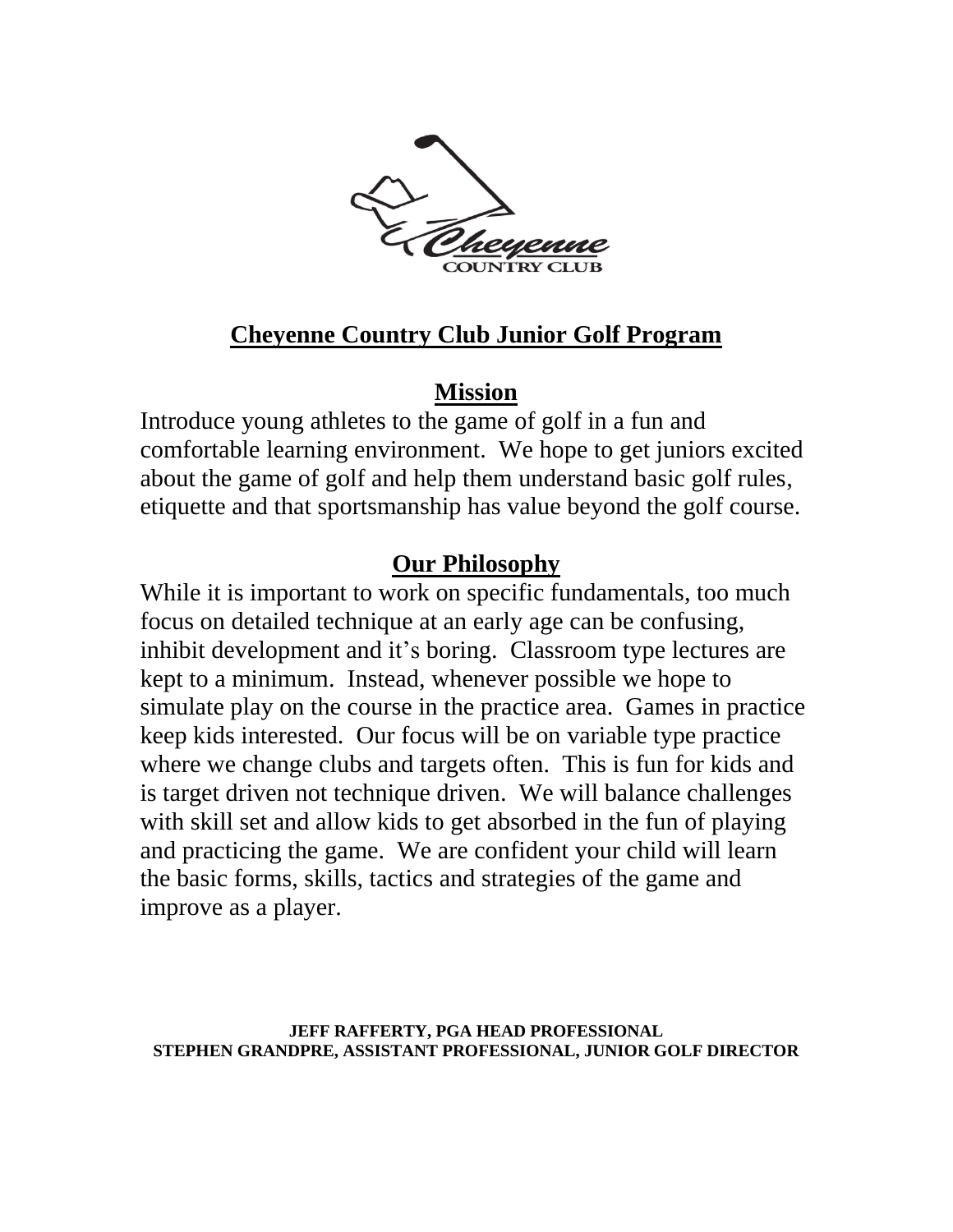### **Keep for your records**

### **Cheyenne Country Club JUNIOR GOLF EVENTS-2022**

### *TUESDAY CLINICS*

JUNE 14, 21, 28, JULY 5, 19

#### *START TIMES FOR TUESDAY CLINICS*

| AGE 15-17  | 8:00AM  |
|------------|---------|
| AGE 13-14  | 9:00AM  |
| AGE 11-12  | 10:00AM |
| $AGE$ 8-10 | 11:00AM |

### *JUNIOR PUTT, PITCH & DRIVE COMPETITION*

This event will be held on Tuesday, July 26. See start times above.

#### *JUNIOR CLUB CHAMPIONSHIP*

This event will be played on Monday August  $1<sup>st</sup>$  & Tuesday August  $2<sup>nd</sup>$ . Juniors wishing to play must sign up in advance in the Pro Shop by Friday July  $29<sup>th</sup>$ .

#### *PARENT/CHILD TOURNAMENT*

This event will be played on Sunday August  $21^{st}$  with a 1:00p.m. shotgun start. Those wishing to play must sign up in advance in the Pro Shop by Friday August 19<sup>th</sup>.